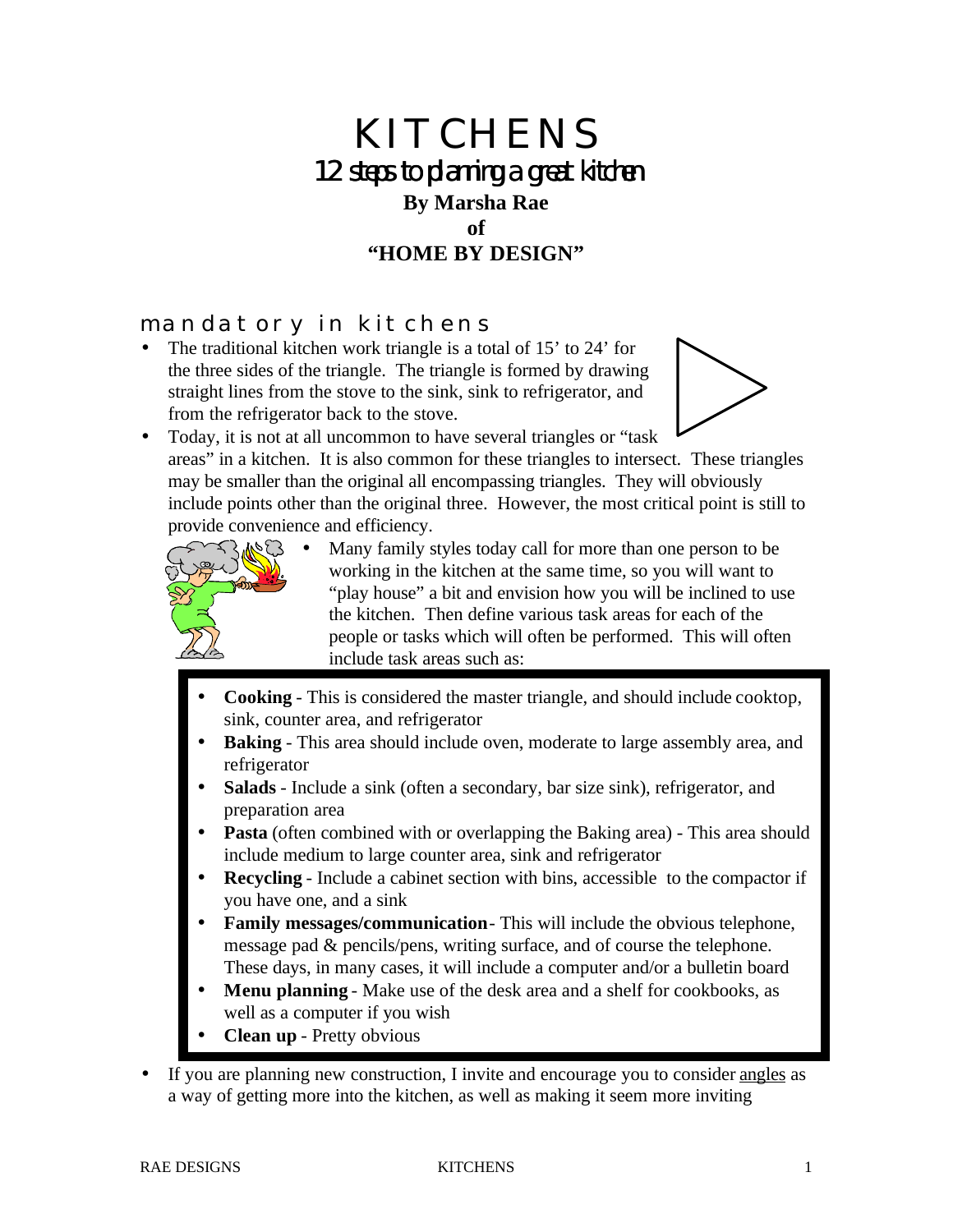### 2. Lighting - Never Too Many Or Too Much Variety

• There are many types of light fixtures on the market today, and you should definitely take the time to determine the types which will best fit your kitchen and your life style.

Typically, I like to have at least two different types of lighting in a kitchen.

- Incandescent lights tend to create more heat than florescent and typically their light is much more focused than that of the florescents. The recessed can lights are great as task lights, and work well with the cleaner, more contemporary style which is so popular today.
- The new halogen lights are wonderful, but not in every application. They can also be great as task lights and accent lighting.



- Florescent lighting is great to create bright, overall lighting. This type of light is also less expensive to operate and creates little or no heat, making it very economical in the summer. This type of lighting is also used extensively as "under counter" lighting.
- Once you have determined your task areas and work triangles, be sure to overlay that plan with a lighting plan. You will want to make sure you have included plenty of light for each of the tasks you plan to perform as well as mood lighting.

#### 3. Flooring - Underfoot and forgotten?

Again, there are many varieties of flooring products for the kitchen floor, and each one has it's strengths and weaknesses. The choice is yours, but I suggest that you make it after careful research and thought.



The most common product for kitchen floors is still sheet vinyl or lino. There are as many manufacturers as there are styles, and every quality level imaginable. Vinyl is probably the most reasonably priced flooring products for the kitchen, and there is a large variety in color and pattern. For the most part, keep this type of flooring very simple and undemanding. I would consider it to be the least attractive element in a good kitchen, and I DO NOT want it to catch the eye! If you are using vinyl on your kitchen floor, keep it subtle.

• Wood flooring can look wonderful in almost any kitchen. Wood flooring is now available in pre-finished, finish in place, parquet patterns (and many even more intricate patterns), acrylic injected, and even the new hard laminate finishes like the Pergo product. If you sweep often you do not have to mop too often. Woods range from oak or maple to walnut, pine, and redwood.